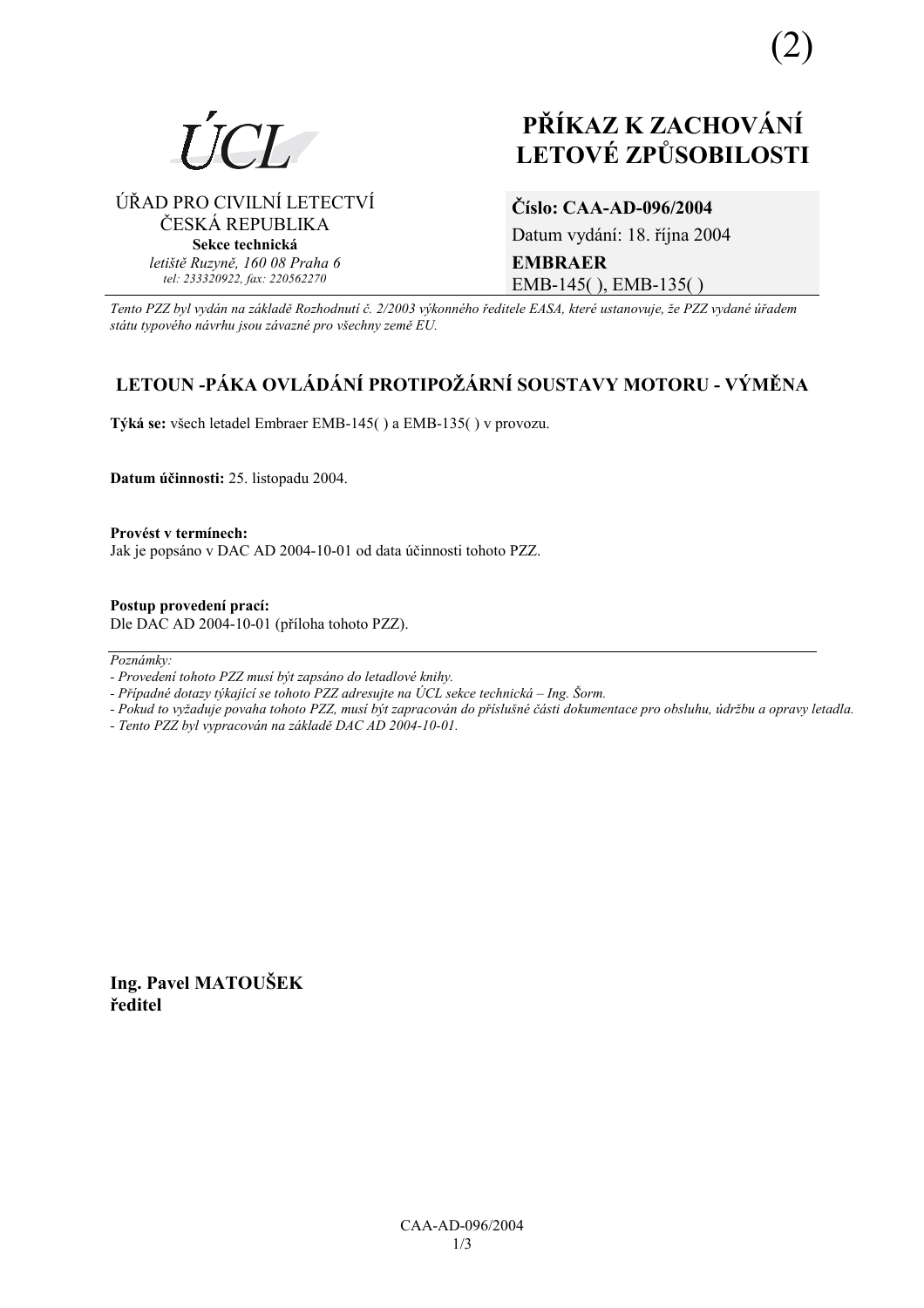#### **BRAZILIAN AIRWORTHINESS DIRECTIVE AD No.: 2004-10-01**

#### **EFFECTIVE DATE: 30 Oct. 2004**

The following Airworthiness Directive (AD), issued by the Departamento de Aviação Civil (DAC) in accordance with provisions of Chapter IV, Title III of Código Brasileiro de Aeronáutica - Law No. 7,565 dated 19 December 1986 - and Regulamento Brasileiro de Homologação Aeronáutica (RBHA) 39, applies to all aircraft registered in the Registro Aeronáutico Brasileiro. No person may operate an aircraft to which this AD applies, unless it has previously complied with the requirements established herein.

#### **AD No. 2004-10-01 - EMBRAER - Amendment 39-1041.**

#### **APPLICABILITY:**

This Airworthiness Directive is applicable to all Embraer EMB-145( ) and EMB-135( ) aircraft models in operation.

#### **CANCELLATION / REVISION:**

Not applicable.

#### **REASON:**

It has been found the occurrence of cases of failure of the engine fire handle internal circuit, which can result on non-closure of the fuel shut-off valves and failure of the extinguisher agent discharge in case of engine fire indication.

Since this condition may occur in other airplanes of the same type and affects flight safety, a corrective action is required. Thus, sufficient reason exists to request compliance with this AD in the indicated time limit without prior notice.

#### **REQUIRED ACTION:**

Inspection and replacement, if needed, of the engine fire handles.

#### **COMPLIANCE:**

Required as indicated below, unless already accomplished.

**(a)** Within the next 1000 flight hours or 180 calendar days, whichever occurs first, after the effective date of this AD, inspect the engine fire handles to verify the P/N installed.

**(1)** If the handles installed are of P/N 1-7054-2 or 2-7054-2, replace them before next flight with new ones bearing P/N 1-7054-1 or 2-7054-1, respectively.

**(2)** If the handles installed are not of P/N 1-7054-2 or 2-7054-2, no further action is required.

**(b)** After the effective date of this AD, it is not allowed to install the engine fire handles P/N 1-7054-2 or 2-7054- 2 on any Embraer EMB-145( ) or EMB-135( ) aircraft model.

The detailed instructions and procedures to accomplish this AD are described in the Embraer Service Bulletins Nos. 145-26-0012, original issue, or 145LEG-26-0003, original issue, or further revisions approved by the CTA.

Record compliance with this AD in the applicable maintenance log book.

#### **CONTACT:**

For additional technical information, contact: Centro Técnico Aeroespacial - CTA Instituto de Fomento e Coordenação Industrial - IFI Divisão de Homologação Aeronáutica - FDH Praça Mal. Eduardo Gomes, 50 - Vila das Acácias Caixa Postal 6001 Fax: 55 (12) 3941-4766 12231-970 - São José dos Campos - SP, BRAZIL. e-mail: pds@ifi.cta.br